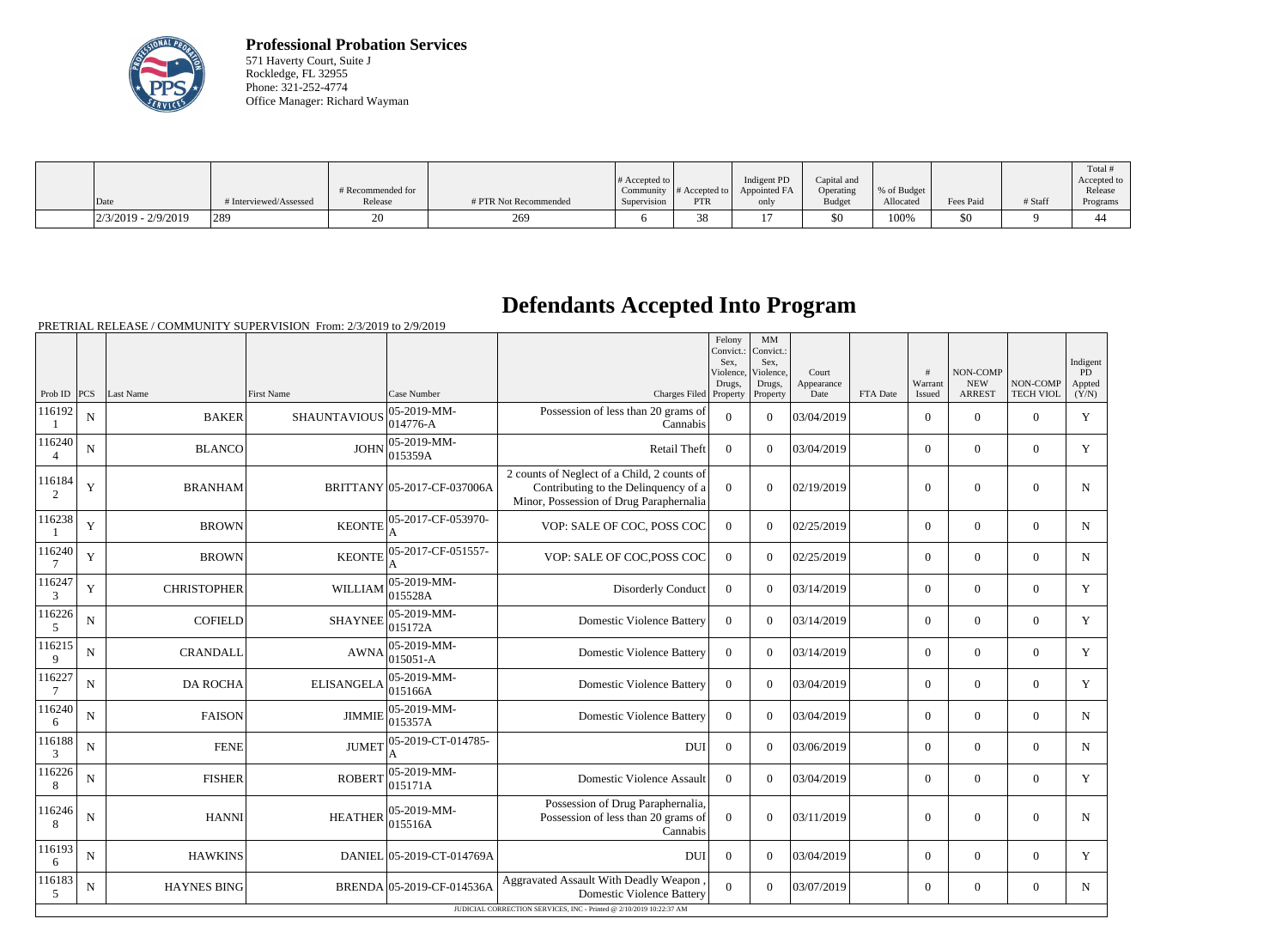## **Defendants Accepted Into Program**

PRETRIAL RELEASE / COMMUNITY SUPERVISION From: 2/3/2019 to 2/9/2019

|                            |             |                      |                 |                            |                                                                                      | Felony<br>Convict.:<br>Sex, | MM<br>Convict.:<br>Sex,         |                             |          |                        |                                          |                              | Indigent              |
|----------------------------|-------------|----------------------|-----------------|----------------------------|--------------------------------------------------------------------------------------|-----------------------------|---------------------------------|-----------------------------|----------|------------------------|------------------------------------------|------------------------------|-----------------------|
| Prob ID                    | PCS         | Last Name            | First Name      | Case Number                | Charges Filed Property                                                               | Violence,<br>Drugs,         | Violence,<br>Drugs,<br>Property | Court<br>Appearance<br>Date | FTA Date | #<br>Warrant<br>Issued | NON-COMP<br>${\rm NEW}$<br><b>ARREST</b> | NON-COMP<br><b>TECH VIOL</b> | PD<br>Appted<br>(Y/N) |
| 116172<br>5                | ${\bf N}$   | <b>HELMBERGER</b>    |                 | ZACHARY 05-2019-014582A    | <b>DUI</b>                                                                           | $\overline{0}$              | $\theta$                        | 03/04/2019                  |          | $\boldsymbol{0}$       | $\overline{0}$                           | $\Omega$                     | $\mathbf N$           |
| 116169<br>3                | $\mathbf N$ | <b>HIDY</b>          | <b>AUSTIN</b>   | 05-2019-CT-014544-         | <b>DUI</b>                                                                           | $\overline{0}$              | $\theta$                        | 03/04/2019                  |          | $\boldsymbol{0}$       | $\overline{0}$                           | $\overline{0}$               | N                     |
| 116193<br>8                | ${\bf N}$   | <b>HILL</b>          |                 | ROBERT 05-2019-CT-014767A  | No Valid Driver's License, Leave Scene of<br>Accident w/o Giving Info >\$50 Damage   | $\theta$                    | $\theta$                        | 03/04/2019                  |          | $\overline{0}$         | $\Omega$                                 | $\theta$                     | Y                     |
| 116234                     | $\mathbf Y$ | <b>JOHNSON</b>       | <b>EVAN</b>     | 05-2018-CF-052546-         | <b>Resisting Arrest With Violence</b>                                                | $\overline{0}$              | $\overline{0}$                  | 02/15/2019                  |          | $\overline{0}$         | $\overline{0}$                           | $\overline{0}$               | N                     |
| 116192<br>5                | ${\bf N}$   | <b>JONES-HAFFORD</b> | <b>TROY</b>     | 05-2007-CF-040967-         | Fail to Appear                                                                       | $\overline{0}$              | $\theta$                        | 03/18/2019                  |          | $\boldsymbol{0}$       | $\overline{0}$                           | $\theta$                     | Y                     |
| 116227                     | $\mathbf N$ | <b>KEACH</b>         |                 | JOSEPH 05-2016-CT-033361A  | FTA: Driving While Lic Susp With<br>Knowledge 1 Offen                                | $\Omega$                    | $\theta$                        | 03/11/2019                  |          | $\boldsymbol{0}$       | $\overline{0}$                           | $\Omega$                     | Y                     |
| 116169                     | ${\bf N}$   | <b>LETLOW</b>        | <b>ALANSIO</b>  | 05-2019-CT-014542-<br>A    | <b>DUI</b>                                                                           | $\overline{0}$              | $\theta$                        | 03/04/2019                  |          | $\overline{0}$         | $\Omega$                                 | $\theta$                     | N                     |
| 116211<br>6                | $\mathbf Y$ | <b>LEWIS</b>         |                 | KAMANDA 05-2016-CF-052912A | <b>VOP:CC FIREARM</b>                                                                | $\Omega$                    | $\overline{0}$                  | 03/21/2019                  |          | $\overline{0}$         | $\overline{0}$                           | $\overline{0}$               | Y                     |
| 116214                     | ${\bf N}$   | <b>LOOMIS</b>        | <b>KIMBERLY</b> | 05-2018-MM-<br>015004A     | <b>Domestic Violence Battery</b>                                                     | $\overline{0}$              | $\theta$                        | 02/25/2019                  |          | $\boldsymbol{0}$       | $\overline{0}$                           | $\Omega$                     | N                     |
| 116183<br>8                | $\mathbf N$ | <b>MAHONEY</b>       | <b>SHAY</b>     | 05-2019-MM-<br>014563-A    | <b>Battery Dating Violence</b>                                                       | $\overline{0}$              | $\theta$                        | 03/04/2019                  |          | $\boldsymbol{0}$       | $\overline{0}$                           | $\Omega$                     | Y                     |
| 116205<br>2                | ${\bf N}$   | <b>MANN</b>          |                 | JESSICA 05-2019-CT-015009A | <b>DUI</b>                                                                           | $\overline{0}$              | $\theta$                        | 03/06/2019                  |          | $\overline{0}$         | $\Omega$                                 | $\theta$                     | N                     |
| 116192                     | $\mathbf N$ | <b>MILAM</b>         | <b>SEAN</b>     | 05-2019-MM-<br>014635A     | <b>Battery Dating Violence</b>                                                       | $\Omega$                    | $\overline{0}$                  | 02/25/2019                  |          | $\overline{0}$         | $\overline{0}$                           | $\overline{0}$               | Y                     |
| 116191<br>2                | ${\bf N}$   | <b>OWENS</b>         | <b>COLLEEN</b>  | 05-2019-CT-014787-<br>А    | <b>DUI</b>                                                                           | $\overline{0}$              | $\theta$                        | 03/06/2019                  |          | $\overline{0}$         | $\overline{0}$                           | $\Omega$                     | N                     |
| 116187<br>8                | $\mathbf N$ | <b>PARRIS</b>        | <b>CALEB</b>    | 05-2019-MM-<br>014762A     | Possession of less than 20 grams of<br>Cannabis, Possession of Drug<br>Paraphernalia | $\overline{0}$              | $\theta$                        | 03/04/2019                  |          | $\boldsymbol{0}$       | $\overline{0}$                           | $\theta$                     | N                     |
| 116247<br>$\theta$         | ${\bf N}$   | <b>PETROCCO</b>      | <b>ENRICO</b>   | 05-2019-CT-015543-         | <b>DUI</b>                                                                           | $\overline{0}$              | $\overline{0}$                  | 03/11/2019                  |          | $\boldsymbol{0}$       | $\overline{0}$                           | $\mathbf{0}$                 | N                     |
| 116181                     | ${\bf N}$   | <b>RICHARDSON</b>    | <b>JAVANTE</b>  | 05-2016-MM-<br>030658-A    | Fail to Appear                                                                       | $\overline{0}$              | $\overline{0}$                  | 03/29/2019                  |          | $\boldsymbol{0}$       | $\overline{0}$                           | $\overline{0}$               | Y                     |
| 116177<br>$\boldsymbol{0}$ | ${\bf N}$   | <b>SCHNEIDER</b>     | <b>NICHOLAS</b> | 05-2018-CT-042624-         | DUI (2nd Offense)                                                                    | $\overline{0}$              | $\overline{0}$                  | 03/14/2019                  |          | $\boldsymbol{0}$       | $\overline{0}$                           | $\overline{0}$               | N                     |
| 116191<br>5                | ${\bf N}$   | <b>SEGRE</b>         |                 | ALTHEA 05-2019-CT-010882A  | DUI                                                                                  | $\overline{0}$              | $\overline{0}$                  | 02/11/2019                  |          | $\overline{0}$         | $\overline{0}$                           | $\overline{0}$               | Y                     |
| 116172                     | ${\bf N}$   | <b>SERRANO</b>       |                 | KELVIN 05-2019-CT-014586A  | <b>DUI</b>                                                                           | $\overline{0}$              | $\overline{0}$                  | 03/04/2019                  |          | $\boldsymbol{0}$       | $\overline{0}$                           | $\overline{0}$               | N                     |
| 116170<br>$\theta$         | $\mathbf N$ | <b>SMITH</b>         |                 | MATTHEW 05-2019-CT-014551A | Driving While License Suspended Revoked<br>Cancel w/Knowledge                        | $\overline{0}$              | $\overline{0}$                  | 03/04/2019                  |          | $\boldsymbol{0}$       | $\overline{0}$                           | $\overline{0}$               | $\mathbf N$           |
| 116192<br>3                | ${\bf N}$   | <b>STANCLIFT</b>     | <b>ROGER</b>    | 05-2019-MM-<br>014683A     | Trespass after warning                                                               | $\boldsymbol{0}$            | $\overline{0}$                  | 03/14/2019                  |          | $\boldsymbol{0}$       | $\overline{0}$                           | $\overline{0}$               | Y                     |
| 116244                     | $\mathbf N$ | <b>STEVENS</b>       | <b>DEBRA</b>    | 05-2019-CT-015533-         | <b>DUI</b>                                                                           | $\overline{0}$              | $\overline{0}$                  | 03/08/2019                  |          | $\boldsymbol{0}$       | $\overline{0}$                           | $\overline{0}$               | $\mathbf N$           |
|                            |             |                      |                 |                            | JUDICIAL CORRECTION SERVICES, INC - Printed @ 2/10/2019 10:22:37 AM                  |                             |                                 |                             |          |                        |                                          |                              |                       |